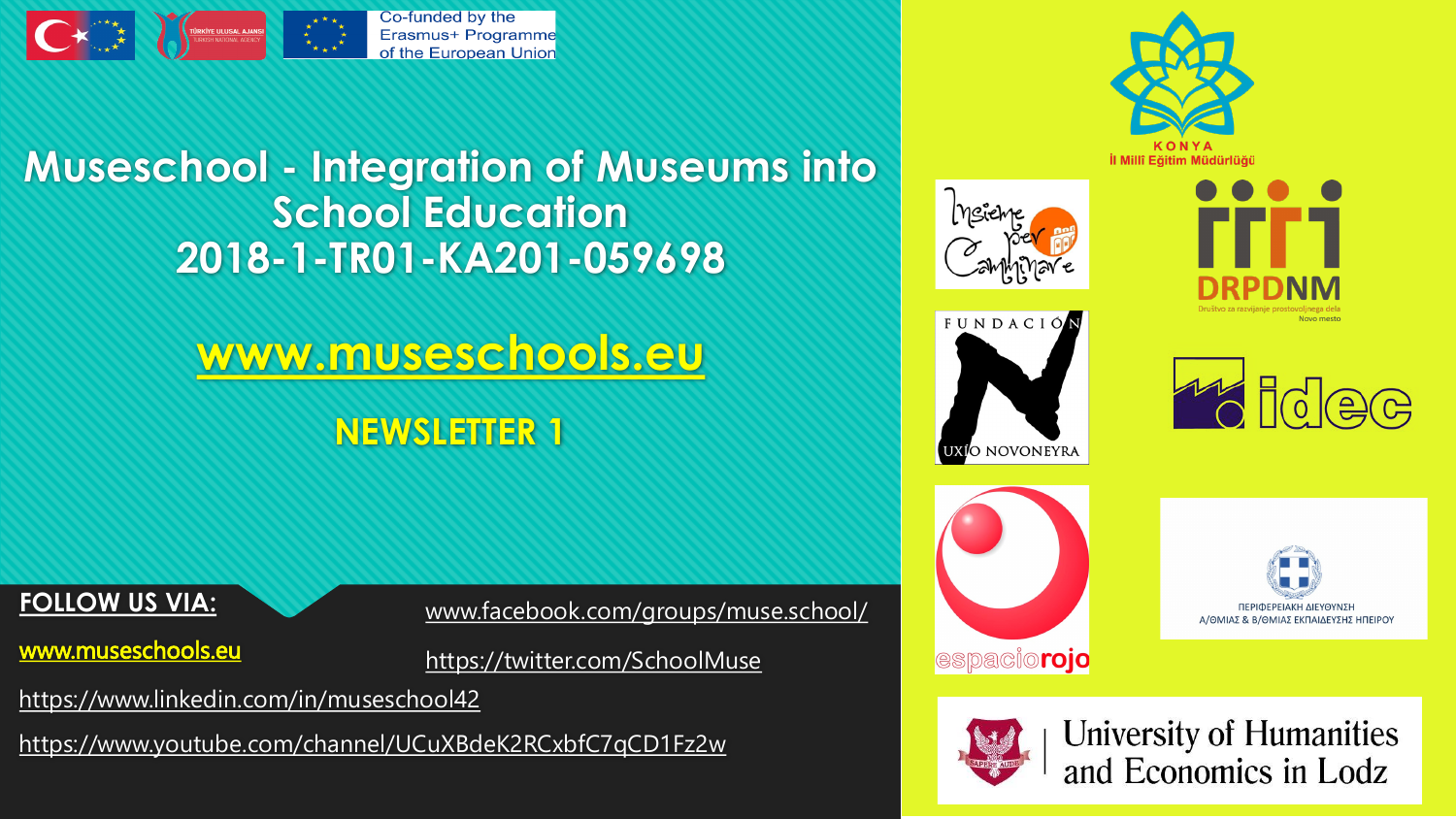## **Why we carried out this project?**

According to a press release by EC, the purpose of the European Year of Cultural Heritage is to raise awareness of the social importance of cultural heritage. The aim is to reach wider audience especially children & young people to promote a common sense of ownership. In this respect, museums have the potential to allow a great variety of ways to study, discover, interact and enjoy. However, learning is at all restricted to formal schooling in the standard cases.

Cultures are reflected as heritages coming from generation to generation which continue in the daily lives of people and in art, architecture, things alike. Museums reflect the heritages of the culture from different ages to the contemporary. Intercultural dialogue awareness can very well be given by getting the students and objects and antique buildings closer by presenting them a study atmosphere inside a museum. This will enrich the intercultural heritage reception in the minds of the students and will help them have a European Dimension in cultural understanding.

Thus, the context of the specific project aims at the use of the museum as a pedagogical approach and at the realization of innovative activities that will be a motivation to recognize the value of the museum exhibits as important and at the same time alternative learning sources for the target groups who are ten to fifteen years old students.

## **Project objectives**

As a consequence, the objectives of the project are:

- Building a stronger link between the school & the museum,
- The use of the museum as a place of non-formal education while emphasizing on the experience acquisition through the senses.
- Learning via studying museum exhibits and through activities that improve perception skills, incorporation of the learning by doing educational approach, integration of alternative,
- Learning by doing methods that promote collaboration among the **participants**
- Extensive use of the museum exhibits in open cross curricula approaches,
- moving from the teacher-centred education model to the studentcentred model where knowledge is elicited by students' participation, understanding of present time via exploration of the past,
- finding similarities and differences between yesterday and today,
- establishing bonds among generations by encouraging the students to act out as explorers of the national & international past.

# **Target groups**

Visual Arts, History and Geography teachers and students between 10-15 age ranges

# **Project results**

• 1st LTT activity in Slovenia (5 days) is organised with the participation of two educators from each country teaching History, Art, Geography will meet the objectives of Museum Education and will recognize the museum as a resource of non-formal learning. Participants will be able to plan educational scenarios and to organize educational activities within the school and museum settings. Participants will acquire new competences and skills to empower synergies between formal and nonformal learning.